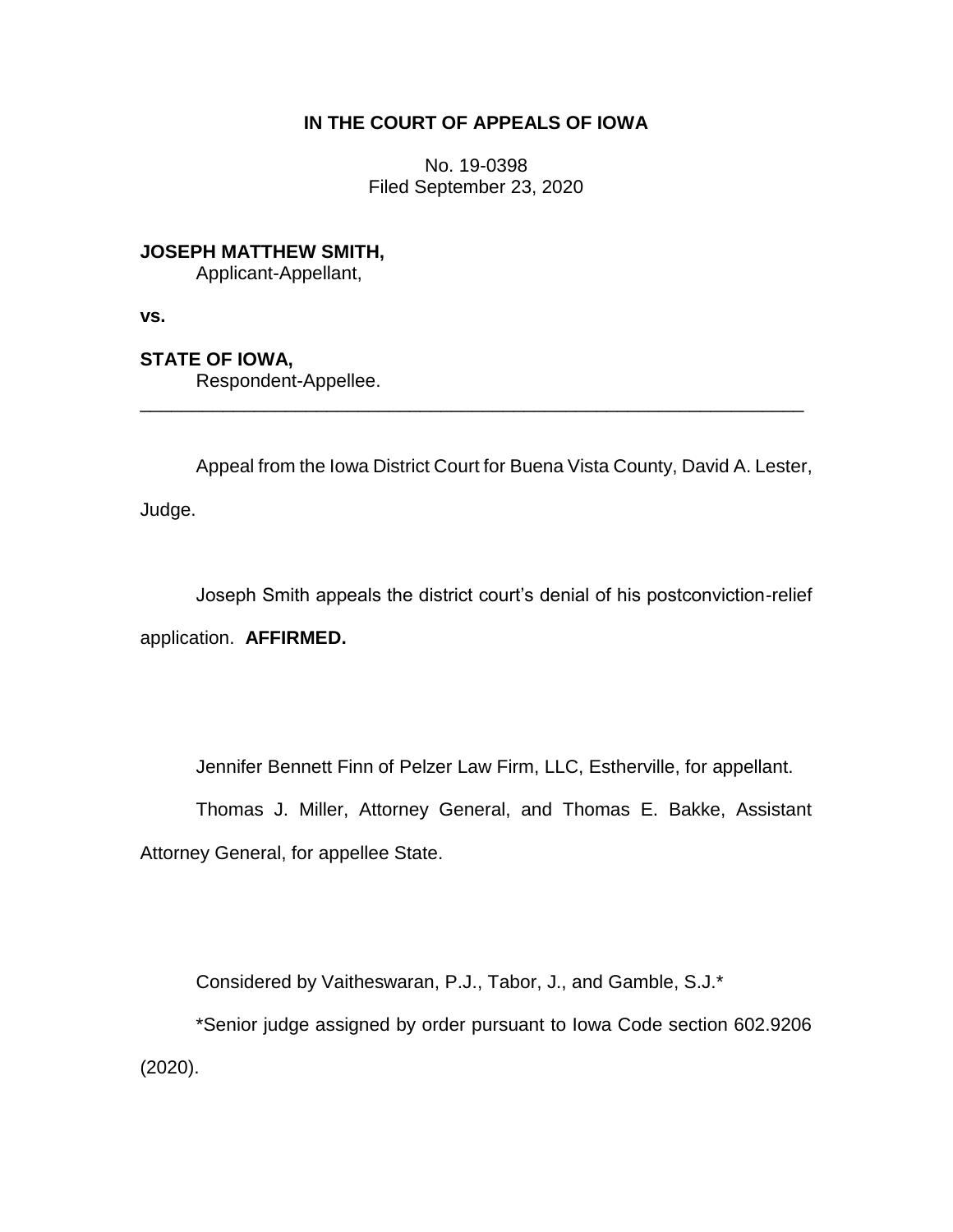#### **VAITHESWARAN, Presiding Judge.**

Joseph Smith pled guilty to lascivious acts with a child. Smith was sixteen years old when he committed the crime and seventeen when he entered the plea. The district court sentenced him to a prison term not exceeding ten years and a special sentence of lifetime parole under Iowa Code section 903B.1 (2013). The court suspended the sentence and placed Smith on probation.

In time, the court revoked Smith's probation and imposed the original indeterminate ten-year prison term. Smith filed an application for postconviction relief, raising several ineffective-assistance-of-counsel claims. The State moved for summary disposition of Smith's allegation that his trial attorney was ineffective in failing to argue that "the mandatory special sentence of lifetime parole is violative of the constitutional protections against cruel and unusual punishment when imposed on a juvenile offender." The district court granted the motion. The court reasoned:

At this time, [Smith] cannot show that he has been prejudiced by [his attorney's] failure to argue in the underlying criminal case that the mandatory special sentence of lifetime parole as applied to [him] violates the constitutional protections against cruel and unusual punishment because he remains in prison, and thus, is not eligible for parole.

The court held an evidentiary hearing on the remaining issues, including Smith's claims that his plea attorney (1) should have challenged his competency to enter the plea and (2) should have explained the special sentence of lifetime parole. The court rejected the claims. On the competency issue, the court concluded

there is insufficient evidence in the record that would have led [counsel] to believe that Smith was not competent during the underlying criminal case, and thus [counsel] did not render

2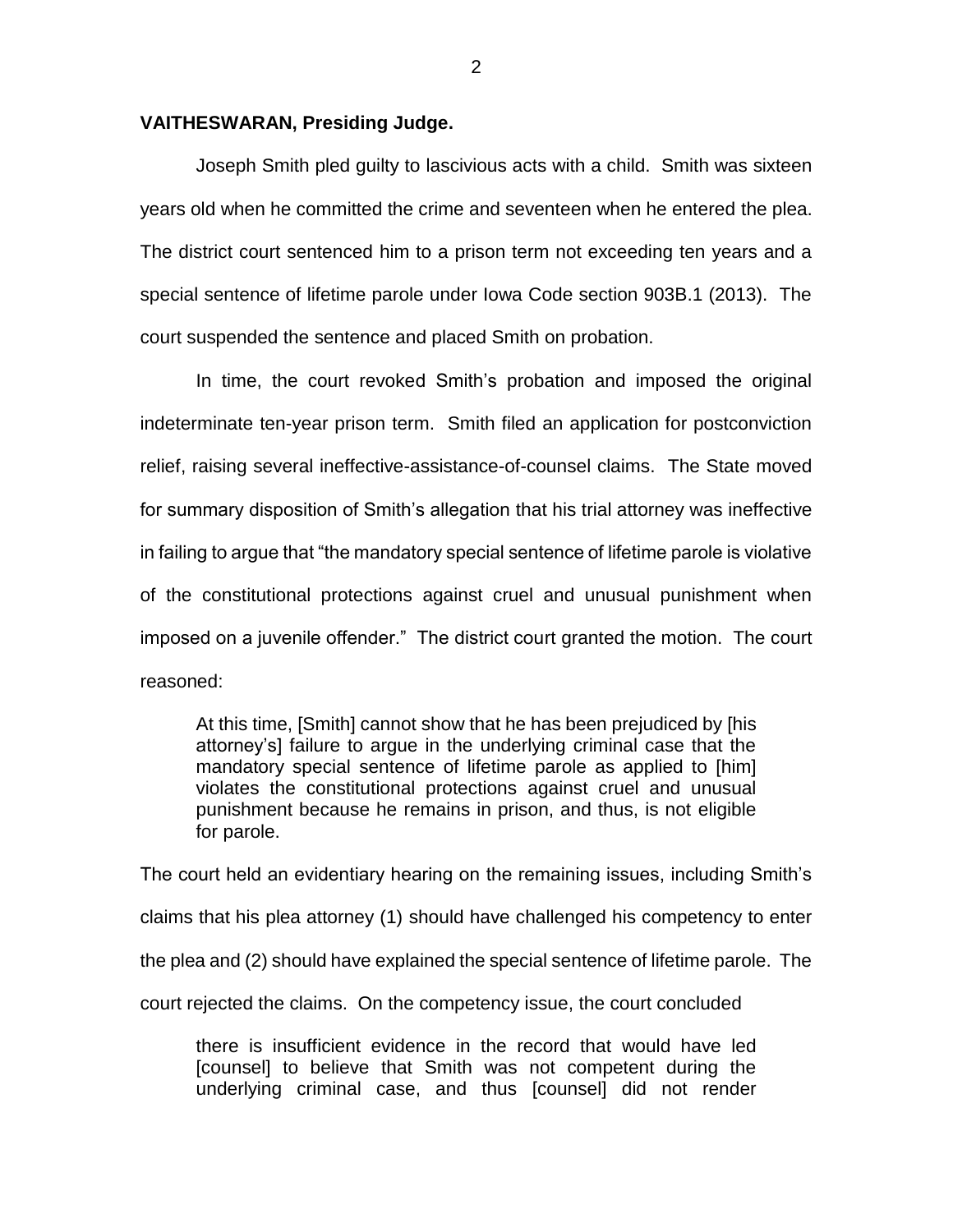ineffective assistance of counsel by electing not to pursue any further investigation into or evaluation of Smith's competency to stand trial.

On the lifetime-parole issue, the court concluded Smith "met his burden of establishing" counsel's breach of an essential duty but found no prejudice "because the lifetime parole requirement was noted by the court and/or counsel multiple times during Smith's plea and sentencing hearing, and further because the court made clear to Smith at the outset of the plea proceedings that he should ask questions if he did not understand something." The court denied the postconviction-relief application.

On appeal, Smith takes issue with the district court's post-hearing denial of the two ineffective-assistance-of-counsel claims and the court's summary disposition of the cruel-and-unusual-punishment ineffective-assistance-of-counsel claim. All the claims have two components: "First, the defendant must show that counsel's performance was deficient." *Strickland v. Washington*, 466 U.S. 668, 687 (1984). "Second, the defendant must show that the deficient performance prejudiced the defense." *Id*.

## *I. Post-Hearing Ineffective-Assistance-of-Counsel Claims*

## *A. Competency to Enter Guilty Plea*

The statutory test for incompetency in a criminal proceeding is whether "the defendant is suffering from a mental disorder which prevents the defendant from appreciating the charge, understanding the proceedings, or assisting effectively in the defense." Iowa Code § 812.3(1).

If the court, by a preponderance of the evidence, finds the defendant is suffering from a mental disorder which prevents the defendant from appreciating the charge, understanding the proceedings, or assisting effectively in the defense, the court shall suspend the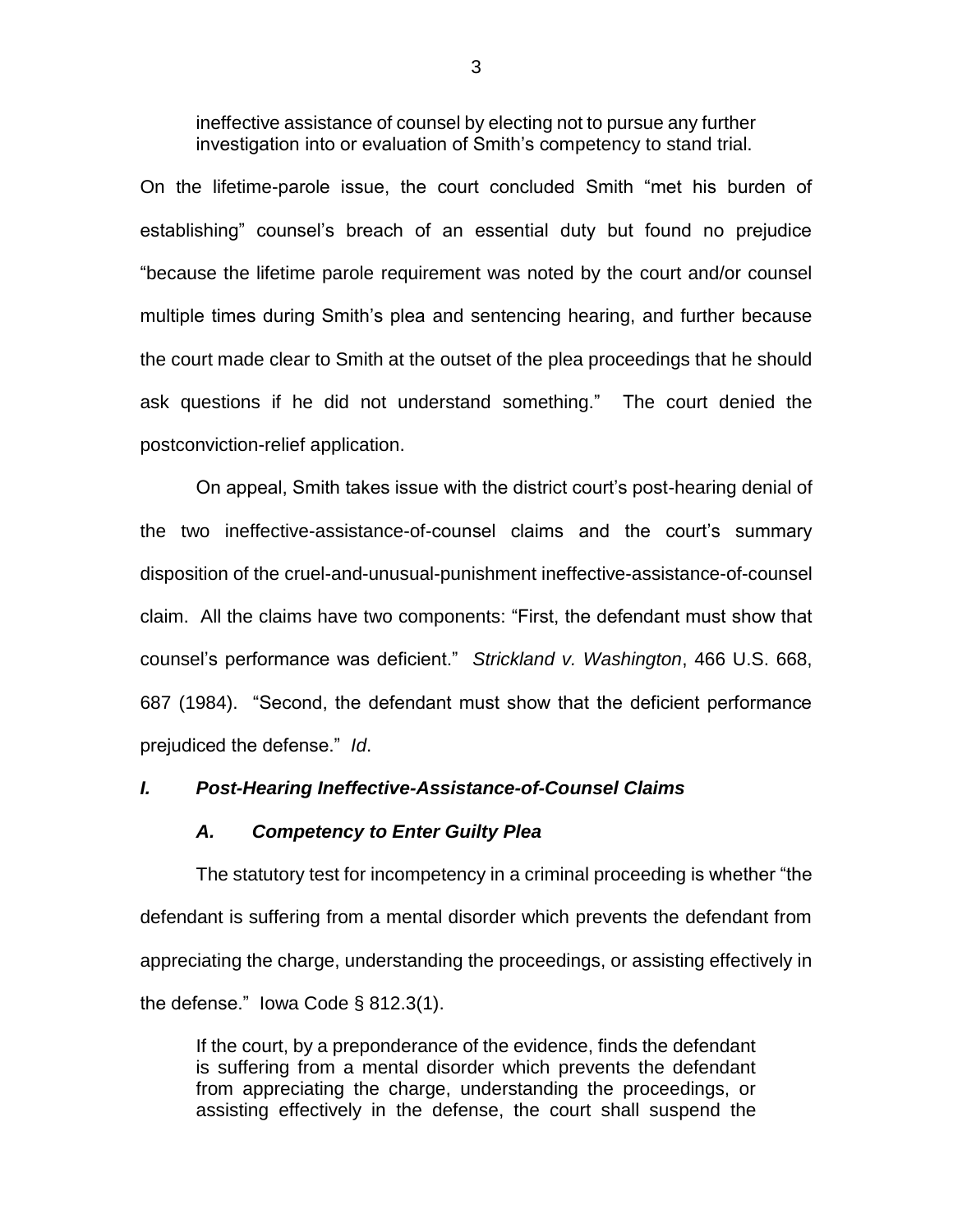criminal proceedings indefinitely and order the defendant to be placed in a treatment program . . . .

*Id*. § 812.5(2).

On our de novo review of the record, we are satisfied that Smith was competent to enter the plea. Although Smith agreed he was currently under the care of a psychiatrist or psychologist, a history of mental illness alone does not mean the defendant is incompetent. *See State v. Edwards*, 507 N.W.2d 393, 395 (Iowa 1993). Smith identified his medications, albeit with one misnomer, which he later corrected, and he stated the medicines did not impair his ability to understand the proceedings. He also stated he was not under the influence of alcohol and was able to communicate with his attorney effectively.

At the postconviction hearing, Smith described a "reading disability, which kind of made it hard to understand certain words." This testimony diverged from his statement to the plea-taking court that he did not have "any difficulty reading, writing, or understanding the English language." But even if he had a reading disability, there is no question he understood his legal circumstances. He cogently explained the procedural history of the case, the process that led to appointment of counsel, and the details of his "plea deal." In his words, he "remember[ed] a lot. Everything."

We recognize Smith experienced trauma in his young life. But neither the trauma nor his mental-health diagnoses prevented him from appreciating the charge, understanding the proceedings, or effectively participating in his defense.

Smith's attorney said as much. When asked if Smith exhibited any type of communication or cognitive difficulties, he responded, "None." Additionally,

4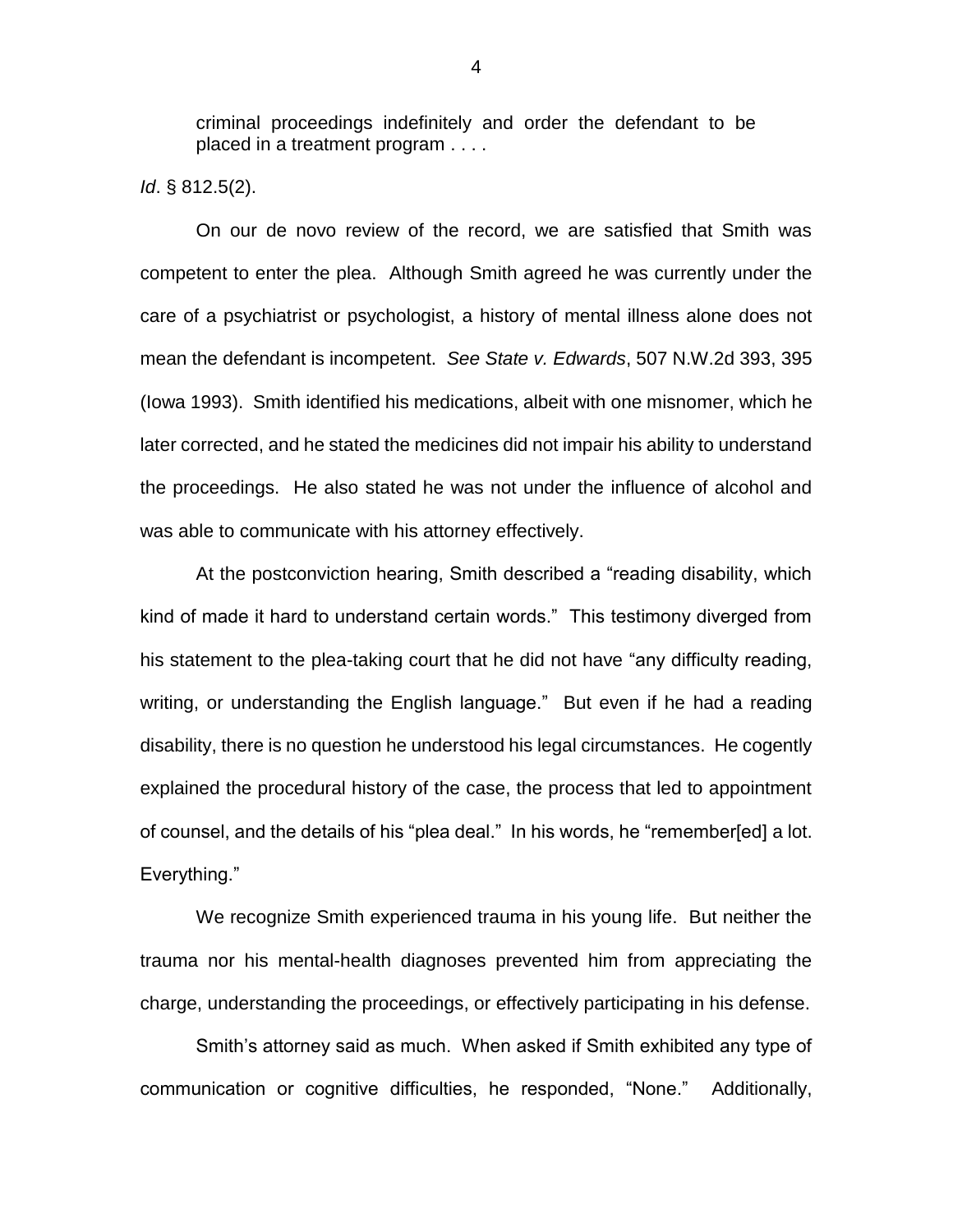counsel spoke to staff at Smith's housing unit, who "apprised [him] of nothing that would have indicated any type of competency issue or impairment." Counsel explained, "I had no reason to believe that Mr. Smith was not legally competent and didn't know the nature of the crimes that were charged or did I ever suspect that he would be unable to assist me in any trial."

Because there was scant, if any, evidence to support the statutory definition of incompetency, counsel's failure to raise a competency challenge could not have amounted to deficient performance. We affirm the district court's denial of this ineffective-assistance-of-counsel claim.

#### *B. Consequences of a Guilty Plea*

Before pleading guilty, a court must inform a defendant of "the mandatory minimum punishment, if any, and the maximum possible punishment provided by the statute defining the offense to which the plea is offered." Iowa R. Crim. P. 2.8(2)(b)(2). This includes the special sentence of lifetime parole. *See Doss v. State*, No. 19-1285, 2020 WL 4201002, at \*1 (Iowa Ct. App. July 22, 2020); *see also State v. Hallock*, 765 N.W.2d 598, 605–06 (Iowa Ct. App. 2009) (addressing Iowa Code section 903B.2).

Smith argues his attorney "fail[ed] to explain the lifetime parole requirement," rendering his guilty plea "unintelligent and involuntary." But the plea record is replete with references to the requirement. In recapping the plea agreement, the prosecutor stated Smith "would also be subject to the lifetime sex offender registry and lifetime special sentence under 692A and 903B." Smith's attorney affirmed that the prosecutor's rendition of the plea was correct. Later, the prosecutor recommended that Smith "be placed on the special sentence following

5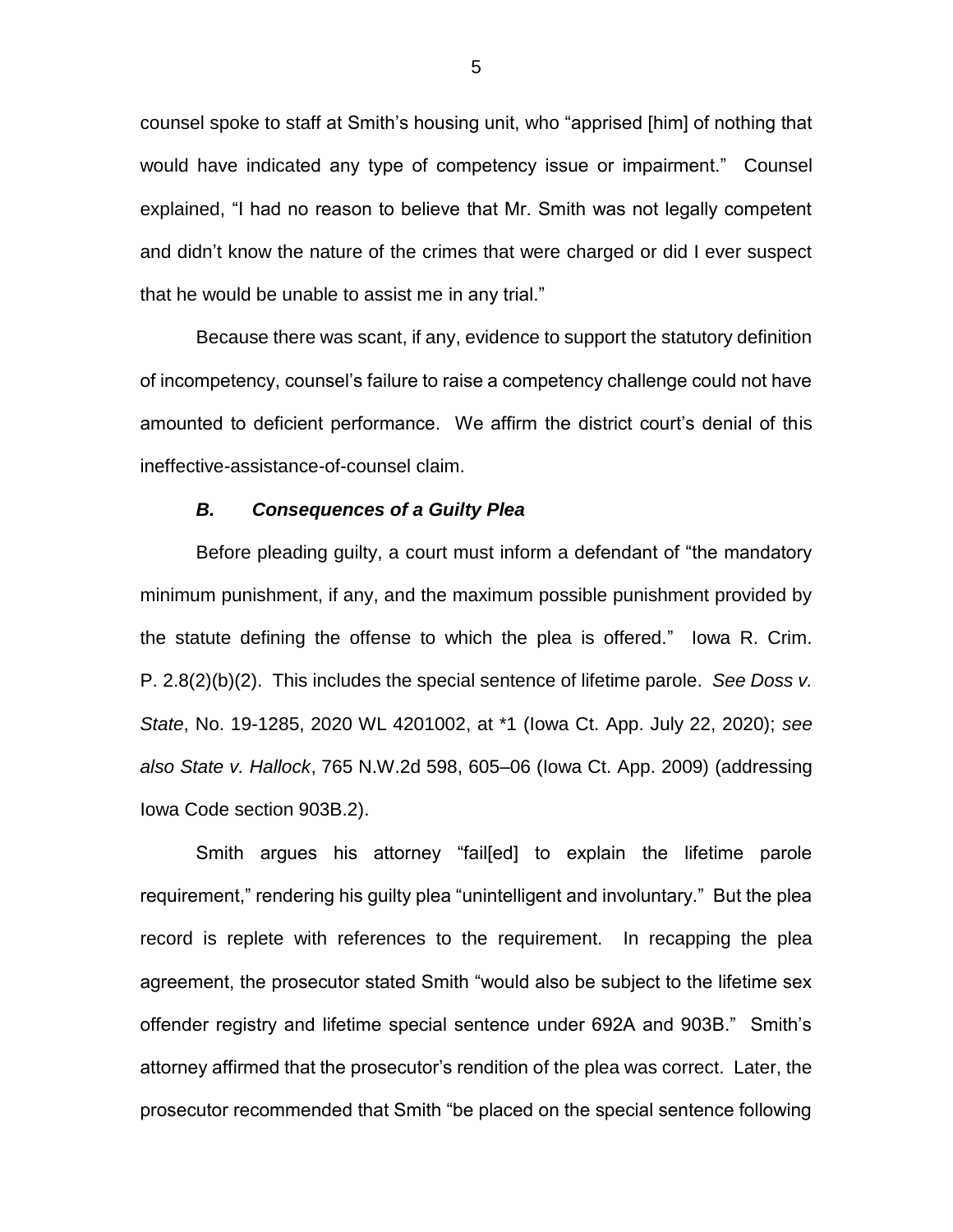his term of probation—special sentence would be for life under 903B.1." In light of these references, and the fact that the plea allowed Smith to avoid up to ten years in prison, we are unpersuaded by Smith's belated assertion that he would have insisted on going to trial had his attorney informed him of the requirement. *See Skipper v. State*, No. 14-1401, 2015 WL 7019027, at \*3 (Iowa Ct. App. Nov. 12, 2015) ("We are unconvinced Skipper would have rejected the plea agreement based upon the special sentencing provision; his goal was to avoid prison time, and he took what he viewed as his best option of achieving that goal."). We affirm the court's denial of this ineffective-assistance-of-counsel claim.

#### *II. Summary Disposition of Cruel-and-Unusual-Punishment Claim*

As noted, the postconviction court granted the State's partial motion for summary disposition of his constitutional challenge to the special sentence on the ground that Smith was not on parole and, accordingly, his claim was not ripe for review. Smith now asserts we should "take judicial notice of the discharge of [his] prison sentence and that he began serving his special sentence of lifetime parole on July 26, 2018." He asks us to remand the case for an evidentiary hearing on the claim. The State responds that the website Smith references "is outside the record on appeal" and "a remand is unnecessary" because Smith can move to correct an illegal sentence in his "original criminal case."

We need not address the ripeness question because, whatever Smith's current incarceration status, his claim that the special sentence of lifetime parole categorically constitutes cruel and unusual punishment when imposed on a juvenile offender was addressed and rejected in *State v. Graham*, 897 N.W.2d 476, 488 (Iowa 2017). There, the court concluded, "Graham is not entitled to relief